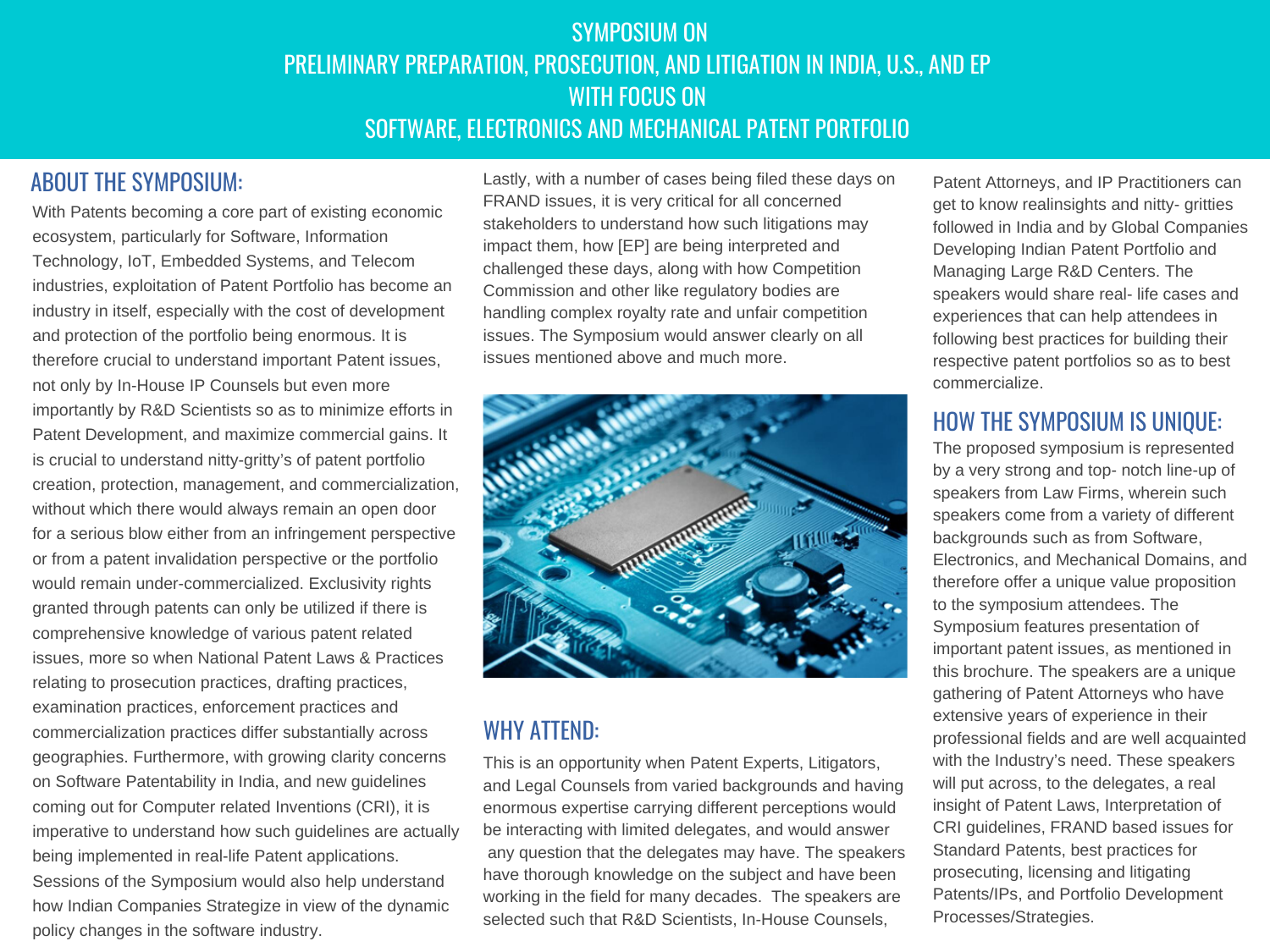# SESSION OUTLINE:

#### TIMELINES:

# 08:45 AM TO 09:15 AM - REGISTRATION

## 09:15 AM TO 10:30 AM

Strategies and Practices to overcome 101 Issues at the USPTO on Software/Business Method subject matters (based on case-studies) - **Mr. Chid Iyer (Sughrue Mion, US)**

## 10:30 AM TO 10:45 AM - TEA BREAK

#### 10:45 AM TO 12:00 PM

Patent Drafting and Prosecution Strategies at the EPO in Software/Computer Related/Mechanical Inventions - **Speaker to be Confirmed**

#### 12:00 PM TO 01:15 PM

A Comparison of Examination Standards in the UK vs EPO for Software/Electronics Patent Applications - **Speaker to be confirmed**

#### 01:15 PM TO 02:00 PM - LUNCH

#### 02:00 PM TO 02:30 PM

An exemplary case study on Software Copyright Litigation in India - **Mr. Vinod Khurana (Khurana & Khurana, IN)**

#### 02:30 PM TO 03:30 PM

Key Patent Office Decisions on Software / Electronics Patent Applications in 2019 - **Mr. Tarun Khurana (Khurana & Khurana, IN)**

## 03:30 PM - 04:00 PM

Questions/Answers

# DATE AND VENUE:

**04 May 2020 - Hyatt Centric,** MG Road, Bangalore

**05 May 2020 - The Claridges,** New Delhi

**07 May 2020 - Radisson,** Andheri MIDC, Mumbai

#### REGISTRATION:

#### **For Registration: Click Here**

For Indian Delegates: INR 6000 Per Delegate For Foreign Delegates: USD 120 Per Delegate

Please Forward the Delegate Fees with the following details:

Name, Organization, Designation, Address and Contact Details along with the Cheque drawn in favour of "M/S IIPRD", to Ms. Meenakshi Khurana IIPRD E-13, UPSIDC Site-IV, Kasna Road, Greater Noida-201308, UP, India.

#### OR

Transfer Funds at our Bank; details are as Follow: Bank Name: Axis Bank Bank Account Number: 917020069762436 Bank Branch Name: Greater Noida Bank Address: G-04, G-05, G-06, G-07, G-17, G-18, F-03, F- 04, D-1, Alpha Commercial Belt -1 Greater Noida 201308 MICR Code: 110211054 IFSC Code: UTIB0000624 Name of the Account Holder: IIPRD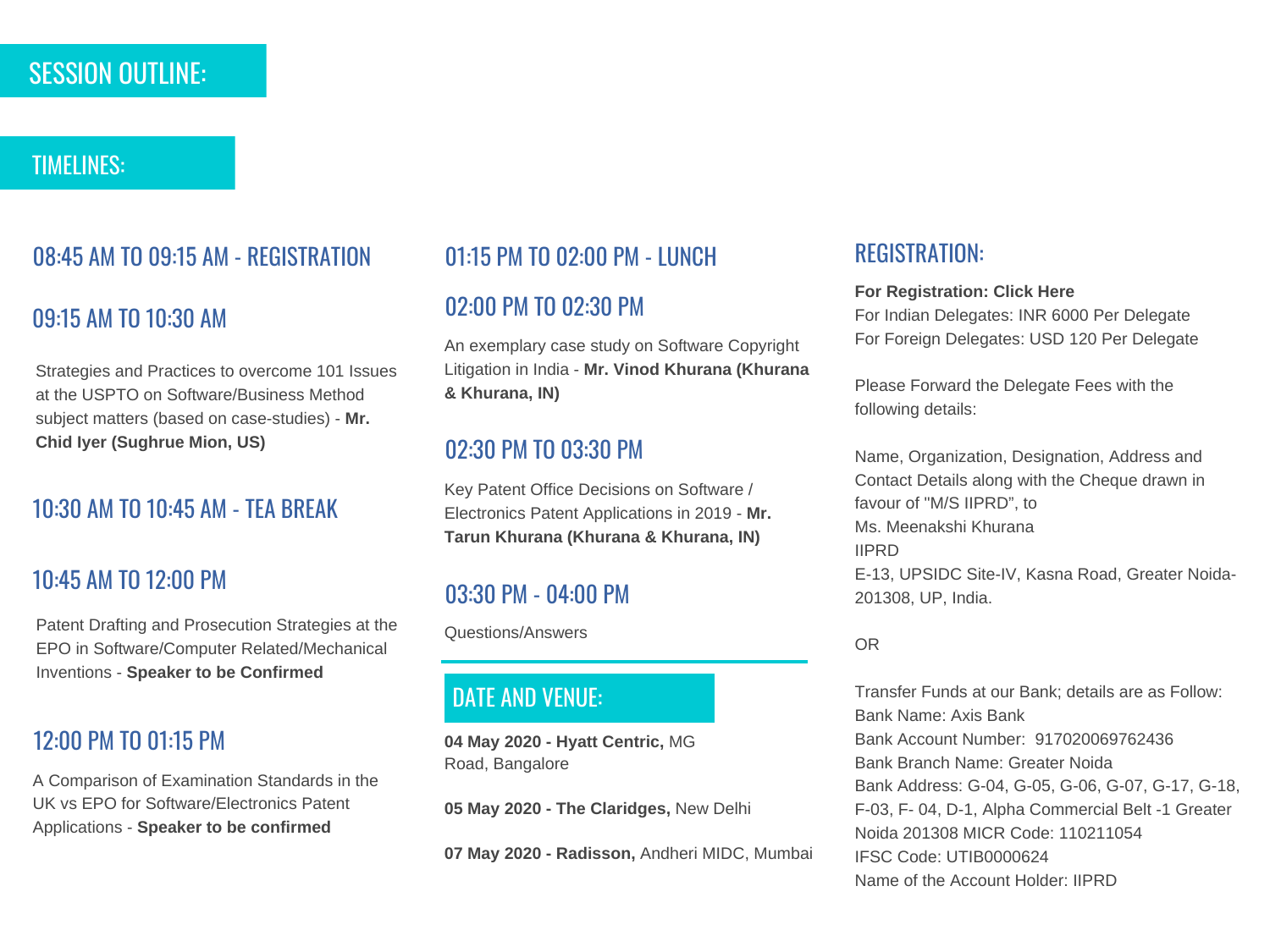# ABOUT ORGANIZERS:

# IIPRD:

IIPRD is a premier IP Consulting and Licensing Firm with a diversified business practice providing services in the domain of Commercialization, Valuation, Licensing, Transfer of Technology and Due-Diligence of Intellectual Property Assets along with providing complete IP and Patent Analytics, Transactional, and Litigation Support Services to Indian and International Corporates, Licensing Firms, and Global Law Firms. IIPRD has been established precisely to assist business houses in strategizing their growth by leveraging their IPR's through effective Creation, Promotion, Protection, and Commercialization of IP. IIPRD has a legacy of over fifteen years of existence, and is among the first Indian IP Firms to have core focus on Valuation, Technology Transfer, and Licensing. IIPRD as strong team of over 180 professionals focus in complete Patent Support and Technology Consulting Matters ranging from conducting all types of Patent Searches, Research and Analytics, Preparation/Prosecution Support, Landscape Analysis, and Claim Charts/Infringement Analysis/Litigation Support.

## KHURANA & KHURANA ADVOCATES & IP ATTORNEYS:

Khurana & Khurana, Advocates and IP Attorneys (K&K) is more than a full service Intellectual Property and Commercial Law firm. K&K was formed in the year 2007 with a very firm focus of providing end-toend IP Prosecution/ Litigation and Commercial Law services in

a manner that is Corporate centric and follows stringent delivery practices that are consistent and are above defined quality standards. K&K works closely with its sister concern IIPRD, both of which supplement each other in order to provide end-toend IP Legal and Commercialization / Licensing services to over 8000 Corporates. K&K is a team of over 180 professionals spread across 10 Offices in India, and has strong rankings from Legal 500, MIP, RSG, IAM, Chambers, Asia IP, among others. Our team of IP Attorneys / Practitioners, having high level of technical and legal competence, gives us the right competitive edge and positioning, as a law firm focused on creating immense IP value for our clients. K&K through its experienced and qualified team of Attorneys/ Practitioners, across Technology and Legal Domains, gives a rare synergy of legal opinion, out-of-box thinking for protection of ideas/IP's and entrepreneurial spirits to its client base.

# SUGHRUE MION:

Sughrue Mion is one of the world's leading intellectual property law firms managing traditional and non-traditional intellectual property rights, for about five decades, with a wide range of clients around the world. Sughrue's more than 100 lawyers protect ideas- all ideas- and for the last 50 years have been helping their clients to develop, **EP Firm to be Confirmed** 

obtain, protect and leverage their intellectual property rights in technology areas ranging from a submicroscopic sequence of DNA to a vast constellation of satellites circling the globe. Sughrue's more than 100 lawyers protect ideas- all ideas- and for the last 50 years have been helping their clients to develop, obtain, protect and leverage their intellectual property rights in technology areas ranging from a submicroscopic sequence of DNA to a vast constellation of satellites circling the globe. Sughrue's Pharmaceuticals, Biotechnology, Chemical attorneys are trained in technical disciplines that include molecular and cellular biology, biophysics, pharmaceuticals, chemistry, immunology, virology, genetics and agriculture biotechnology. Their experts are particularly well versed in drafting claims to ensure the broadest possible coverage and have a long established expertise in handling patent interference proceedings that may be critical to determining basic patent rights in new areas of biotechnological and pharmaceutical industries. Their litigators who specialize in chemistry have tried cases relating to pharmaceuticals, biotechnology, industrial chemical processes, specialty chemicals, and nano technology.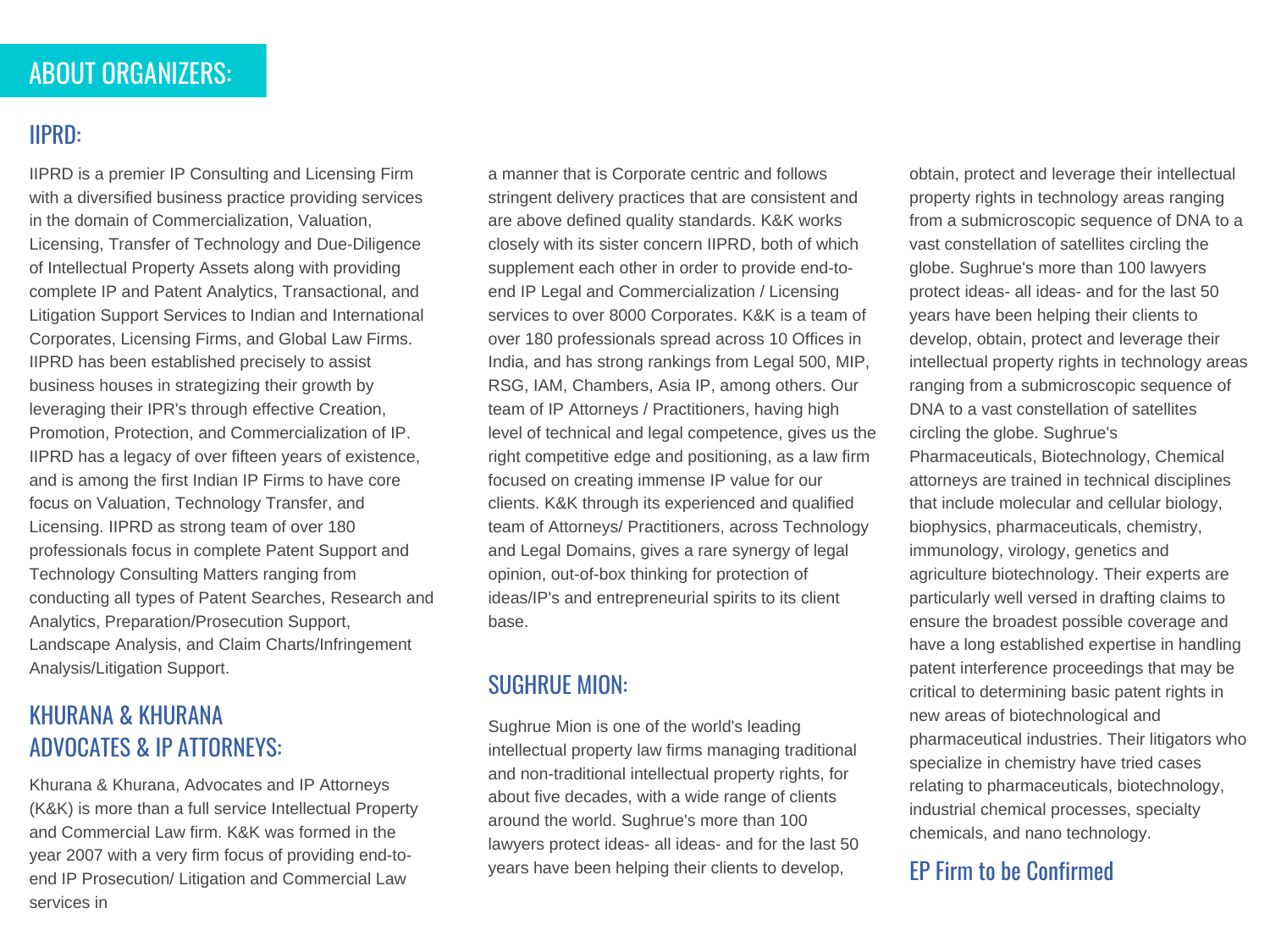# SPEAKERS:

#### Chid Iyer



Chid received a B. Tech in Chemical Engineering from IIT, Bombay in 1984, MS in Chemical Engineering from University of Akron and MS in Computer Science from the University of Tennessee Space Institute. He received his JD from Georgetown University in 1997. Chid is a partner of International Law Firm of Sughrue Mion and is involved in all aspects of patent practice including litigation, prosecution and client counselling in a variety of technologies with focus on chemical and pharmaceutical. Chid has prepared and prosecuted over 100 applications for a leading research laboratory.

#### Vinod Khurana



Vinod is a Senior Partner at IIPRD and Khurana & Khurana, IP Attorneys. Vinod, along with heading the IP Litigation team, which represents some of top Indian and Global Business Brands on Passing Off, Counterfeiting, and Fraud Investigation/White-Collar Crime Issues, is also the Head of the IP Commercialization/Licensing Team and overlooks at Valuation and Negotiation of all major Out-Licensing Deals at IIPRD. Vinod has been in the field of Business Legal Finance for the last 36 years with core focus on Commercialization, Licensing, and Valuation of Intellectual Property. Vinod also specializes in all aspects of Trade Mark Law with focus on Trade Mark Litigation. Vinod represents top Indian and International Corporate Houses for Licensing their Technologies and other Intellectual Properties. Vinod has also been researching and educating on fighting thefts and frauds of Intellectual Properties and white-collar crimes, by practicing a mix of Law, Intellectual Property, Accounting, Ethics and Criminology coupled with his professional qualification being a B.Com, PGDFA, MBA, AICWA, CFA, LLB among other specialization qualifications in Investigation and Commercialization of Intellectual Property. He has an extensive experience in conducting Investigation & Litigation and has represented numerous corporates for devising their Prosecution and Litigation Strategies such as Indian Oil Corporation, ITC, Bharti, Matrix Cellular among many others. Vinod has also undertaken various dedicated Workshops and Seminars for well established corporates such as Wockhardt, IOC, ITC, TVS Group, CSIR, among others. Vinod is also a member of International Trademark Association (INTA). Department of Economic Affair, Ministry of Finance, Govt. of India has also empanelled him for appointment as Special Director on the Board of Sick Industrial Companies.